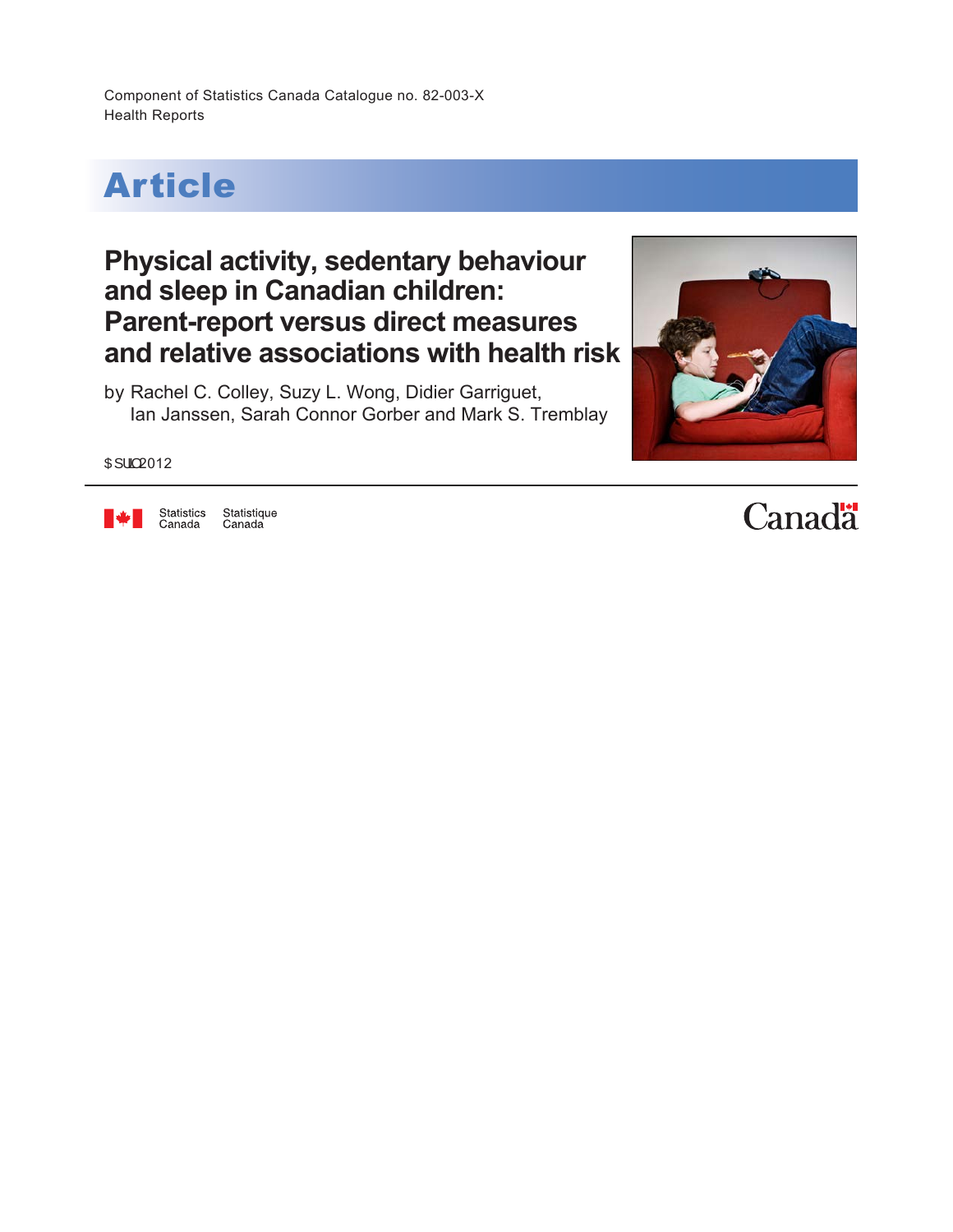# **Physical activity, sedentary behaviour and sleep in Canadian children: Parentreport versus direct measures and relative associations with health risk**

*by Rachel C. Colley, Suzy L. Wong, Didier Garriguet, Ian Janssen, Sarah Connor Gorber and Mark S. Tremblay*

### **Abstract**

#### **Background**

The accurate measurement of time devoted to physical activity, sedentary pursuits and sleep is difficult and varies considerably between surveys. This has implications for population surveillance and understanding how these variables relate to health.

#### **Methods**

This sample of children ( $n = 878$ ) was from the 2007 to 2009 Canadian Health Measures Survey. Moderate- to-vigorous physical activity (MVPA), sedentary behaviour and sleep duration were assessed using both a questionnaire and an accelerometer. This article compared parentreported and directly measured physical activity, sedentary behaviour and sleep, and examined their associations, alone or in combination, with selected health markers in children aged 6 to 11.

#### **Results**

According to parent reports, the children in this study had an average of 105 minutes of MVPA, 2.5 hours of screen time and 9.7 hours of sleep per day; accelerometers recorded 63 minutes of MVPA, 7.6 hours of sedentary time and 10.1 hours of sleep per day. MVPA, measured by parent-report or accelerometry, was significantly associated with body mass index. In a regression model, directly measured MVPA and sleep were significantly associated with body mass index, and directly measured MVPA was significantly associated with waist circumference. Parent-reported screen time approached a significant association with body mass index.

#### **Interpretation**

Time estimates and associations with health markers varied between parent-reported and directly measured physical activity, sedentary behaviour and sleep in children. These differences are important to understand before the two measurement techniques can be used interchangeably in research and health surveillance.

#### **Keywords**

Blood pressure, body mass index, cholesterol, data collection, health surveys, movement, obesity

#### **Authors**

Rachel C. Colley (613-737-7600 ext.4118; rcolley@ cheo.on.ca) is with the Children's Hospital of Eastern Ontario Research Institute and the Health Analysis Division at Statistics Canada. Suzy L. Wong and Didier Garriguet are with the Health Analysis Division at Statistics Canada. Ian Janssen is with Queen's University. Sarah Connor Gorber is with the Public Health Agency of Canada. Mark S. Tremblay is with the Children's Hospital of Eastern Ontario Research Institute and the University of Ottawa.

mong Canadian children, obesity rates are high, $\frac{1}{2}$  physical fitness has decreased, $\frac{2}{2}$  and few meet current physical activity recommendations.<sup>3</sup> Research focused on organized, purposeful moderateto-vigorous physical activity (MVPA) has tended to ignore sedentary behaviour and sleep,<sup>4</sup> which are independently associated with obesity and other aspects of health.<sup>5-7</sup>  $\overline{A}^n$ 

Accurate assessment of children's physical activity, sedentary behaviour and sleep is needed for health surveillance, evaluation of interventions, and understanding of the determinants of health. Inconsistencies in choice of measurement methodology over time have made it difficult for researchers, practitioners and policy-makers to track and understand the health impact of physical activity at the population level.<sup>8</sup>

Physical activity is associated with a reduced risk of cardiovascular disease, some types of cancer, diabetes, obesity, high blood pressure, depression, stress and anxiety.<sup>9-12</sup> These links with health have led to growing interest in how physical activity is measured. A systematic review comparing selfreported and direct measures in children and youth found low correlations and a tendency for self-reports to overestimate activity levels.<sup>13</sup>

Sedentary behaviour—low-energyexpenditure pursuits (less than or equal to 1.5 metabolic equivalents)—is also strongly associated with adverse health markers, independent of those attributed to a lack of MVPA.<sup>6</sup> Accurate measurement, however, is a challenge. Self- or parent-reports capture only limited aspects of sedentary behaviour (for example, screen time).<sup>14</sup> On the other hand, direct measures can determine the overall quantity of sedentary time, but they do not provide the contextual information that is available from selfreports. Consequently, a combination of measurement techniques may be warranted.<sup>15</sup>

The increase in the prevalence of childhood obesity has coincided with a decline in sleep duration.<sup>16</sup> Numerous cross-sectional studies have found significant associations between short sleep duration and higher obesity among children and youth.<sup>5,7,17</sup> While sleep duration is often assessed by self-reports, the quantity and quality of sleep have been successfully measured via direct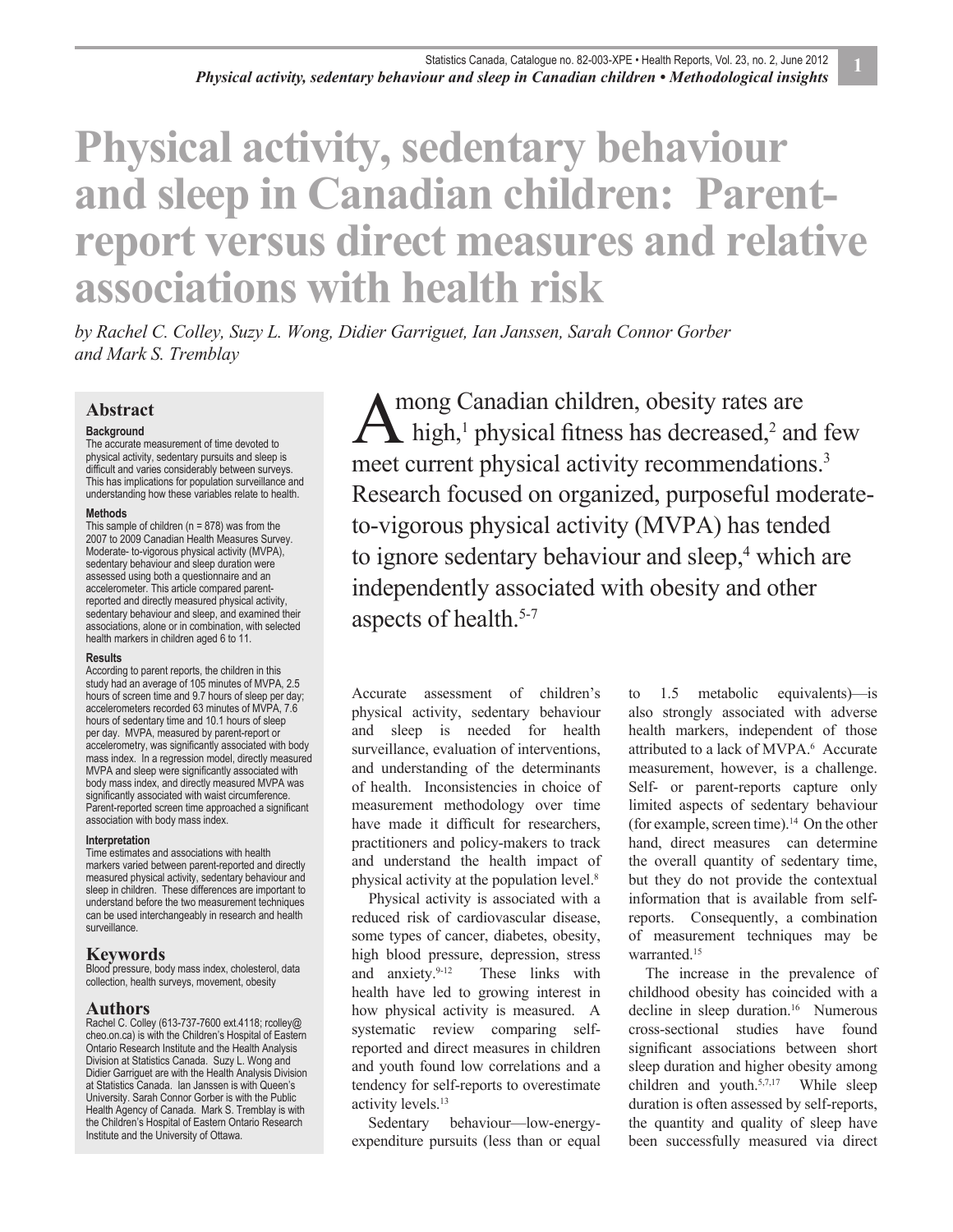observation and actigraphy.18,19 A combination of self-report and direct measurement has been recommended to gain a complete profile of sleep health.<sup>20</sup>

The 2007 to 2009 Canadian Health Measures Survey (CHMS) collected both parent-reported and directly measured (accelerometry) data about children's activity. This analysis uses that information to examine MVPA, sedentary behaviour and sleep duration in children aged 6 to 11. The objective was to compare and contrast findings from these data collection methods, and explore differences in their associations with health markers in children.

## Methods

## **Data source**

Cycle 1 of the CHMS collected data from a nationally representative sample of the population aged 6 to 79 living in private households. Residents of Indian Reserves, Crown lands, institutions and certain remote regions, and full-time members of the Canadian Forces, were excluded. Data were collected at 15 sites across the country from March 2007 through February 2009. Approximately 96.3% of Canadians were represented. The survey involved an interview in the respondent's home and a visit to a mobile examination centre for a series of physical measurements.

Ethics approval to conduct the survey was obtained from Health Canada's Research Ethics Board.<sup>21</sup> For children aged 6 to 11, written informed consent was obtained from a parent or legal guardian, in addition to written informed assent from the child. Participation was voluntary; respondents could opt out of any part of the survey at any time.

The response rate for selected households was 69.6%, meaning that in 69.6% of the households, a resident provided the sex and date of birth of all household members. One or two members of each responding household were chosen to participate in the survey. Details about the CHMS are available elsewhere.<sup>22,23</sup>

## **Accelerometry data reduction**

Upon completion of the mobile examination centre visit, ambulatory respondents were asked to wear an Actical accelerometer (Phillips Respironics, Oregon, USA) over their right hip on an elasticized belt during their waking hours for seven consecutive days. The Actical (dimensions: 2.8 x 2.7 x 1.0 centimetres; weight: 17 grams) measures and records time-stamped acceleration in all directions, providing an index of physical activity intensity. The digitized values are summed over a user-specified interval of one minute, resulting in a count value per minute (cpm). Accelerometer signals are also recorded as steps per minute. The Actical has been validated to measure physical activity in adults and children.<sup>24-27</sup>

The monitors were initialized to start collecting data in one-minute epochs at midnight following the mobile examination centre appointment. All data were blind to respondents while they wore the device. Respondents were given a prepaid envelope in which to return the monitors to Statistics Canada, where the data were downloaded and the monitor was checked to determine if it was still within the manufacturer's calibration specifications.<sup>28</sup>

Respondents aged 6 to 11 with four or more valid days of accelerometer wear $time^{25}$  were included in this analysis  $(n = 878)$ . Of the children who agreed to wear an accelerometer and who returned the device, 90.0% had at least one valid day of data, and 83.5% had at least four valid days. When adjustments were made for the sampling strategy, the final response rate for having a minimum of four valid days was 45.8% (69.6% x 90.9% x 86.6% x 83.5%).

A valid day was defined as 10 or more hours of wear-time. Wear-time was determined by subtracting nonweartime from 24 hours. Nonwear-time was defined as at least 60 consecutive minutes of zero counts, with allowance for two minutes of counts between 0 and 100. For each minute, the level of movement intensity (sedentary, light, and MVPA) was based on cut-points: sedentary = wear-time zeros + cpm less than  $100^{29}$ ;  $MVPA =$  cpm 1,500 or more.<sup>25</sup> For each child, minutes at each intensity level were summed for each day and averaged for valid days.

Because wear-time can markedly affect physical activity variables (for instance, time spent in sedentary behaviour), accelerometer analyses often adjust for wear-time. This would have been redundant in the present analysis because the directly measured sleep duration variable is derived from monitor nonwear-time (24 hours minus weartime).

Details of how the MVPA, sedentary behaviour and sleep variables were derived from the accelerometers and from the questionnaire are presented in Table 1.30

## **Health markers**

#### *Obesity*

Height was measured to the nearest 0.1 cm using a ProScale M150 digital stadiometer (Accurate Technology Inc., Fletcher, USA). Weight was measured to the nearest 0.1 kg with a Mettler Toledo VLC with Panther Plus terminal scale (Mettler Toledo Canada, Mississauga, Canada). Body mass index (BMI) was calculated as weight (kg) divided by height in metres squared  $(m<sup>2</sup>)$ . Waist circumference was measured with a stretch-resistant anthropometric tape at the end of a normal expiration to the nearest 0.1 cm at the mid-point between the last rib and the top of the iliac crest. $31$ 

## *Blood pressure*

Blood pressure was measured with the BpTRU™ BP-300 device (BpTRU Medical Devices Ltd., Coquitlam, British Columbia), an automated electronic monitor that uses an upper arm cuff. Six measurements were taken at oneminute intervals, with the last five used to calculate average blood pressure and heart rate.<sup>32</sup> The device automatically inflates and deflates the cuff and uses an oscillometric technique to calculate systolic and diastolic blood pressure.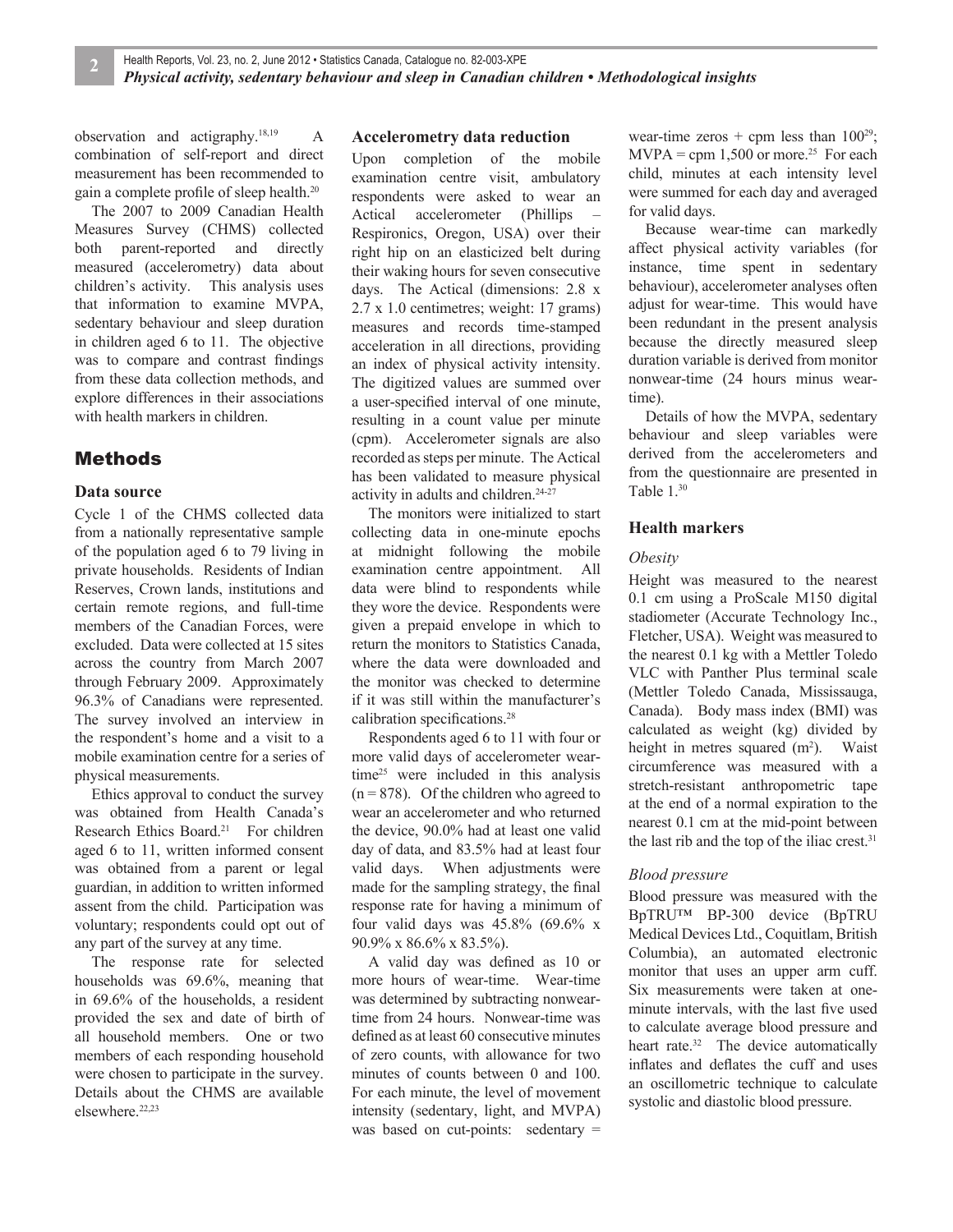**Table 1**

Definitions of parent-reported and directly measured moderate-to-vigorous physical activity (MVPA), sedentary behaviour **and sleep**

|                                        | Parent-reported                                                                                                                                                                                                                                                                                                                                                                                                                  | Directly measured                                                                                                                             |                                                                                                                                                                                                                                                                |  |
|----------------------------------------|----------------------------------------------------------------------------------------------------------------------------------------------------------------------------------------------------------------------------------------------------------------------------------------------------------------------------------------------------------------------------------------------------------------------------------|-----------------------------------------------------------------------------------------------------------------------------------------------|----------------------------------------------------------------------------------------------------------------------------------------------------------------------------------------------------------------------------------------------------------------|--|
|                                        | Questions asked to parent                                                                                                                                                                                                                                                                                                                                                                                                        | Derived variable                                                                                                                              | Derived variable from accelerometry data                                                                                                                                                                                                                       |  |
| <b>MVPA</b>                            | About how many hours a week does he/she usually take part in physical<br>activity that makes him/her out of breath or warmer than usual:<br>in his/her free time at school (for example, lunch)?<br>in his/her class time at school?<br>outside of school while participating in lessons or league or team sports?<br>outside of school while participating in unorganized activities, either on<br>his/her own or with friends? | Physical activity<br>participation (hours<br>$per week) = sum$<br>of four questions at<br>left; converted into<br>average minutes<br>per day. | MVPA was derived from the accelerometry data<br>using a cut-point of 1,500 cpm. <sup>25</sup> All minutes above<br>this cut-point were summed across each valid day<br>and then averaged for each child on valid days.                                         |  |
| Sedentary<br>behaviour/<br>Screen time | On average, about how many hours a day does your child:<br>watch TV or videos or play video games?<br>spend on a computer (working, playing games, e-mailing, chatting,<br>surfing the internet, etc.)?                                                                                                                                                                                                                          | Total screen time<br>(hours per day)<br>$=$ sum of two<br>questions at left                                                                   | Sedentary time was defined as time spent below<br>100 cpm (including zero counts) accumulated during<br>wear-time. <sup>29</sup> All wear-time minutes below this<br>cut-point were summed across each valid day and<br>averaged for each child on valid days. |  |
| Sleep                                  | How many hours does your child usually spend sleeping in a 24-hour<br>period, excluding time spent resting?                                                                                                                                                                                                                                                                                                                      | Sleep duration<br>(hours per day)                                                                                                             | Proxy estimates of sleep duration were derived from<br>the accelerometry data as the longest period of<br>nonwear-time in a 24-hour period between two valid<br>days and averaged for each child.                                                              |  |

## *Non-HDL-cholesterol*

Non-HDL-cholesterol was calculated by subtracting HDL cholesterol, measured using a non-HDL precipitation method on the Vitros 5,1FS (Ortho Clinical Diagnostics), from total cholesterol.33 Non-HDL cholesterol consists of very-low-density, lowdensity, and intermediate-density lipoprotein cholesterol, and, therefore, reflects the cholesterol content of all apo-B-containing lipoproteins. Non-HDL cholesterol is an indicator of cardiovascular and diabetes risk among children and adolescents and is not reliant on a fasted blood sample.<sup>34</sup> Blood samples were taken by a certified phlebotomist and were analyzed at the Health Canada Laboratory (Bureau of Nutritional Sciences, Nutrition Research Division). Other blood markers are available in the CHMS, but the fasting requirement would have sharply reduced sample size. To ensure sufficient power for this analysis, non-HDL-cholesterol was used as the sole blood marker.

## **Statistical analysis**

Descriptive statistics were used to present results and mean differences between parent-reported and directly measured MVPA, sedentary behaviour and sleep duration. The generic term, "movement variables," is used to describe MVPA, sedentary/screen time, and sleep duration collectively. Pearson correlations were completed between each valid day pairing of parent-reported and directly measured movement variables. Regression analysis was used to assess significant associations between parentreported and accelerometer data for each variable (MVPA, sedentary behaviour, sleep duration) and health markers (BMI, waist circumference, blood pressure, non-HDL cholesterol). Multivariate regression was used to examine the association between multiple movement variables and health markers. All regression models were adjusted for age (continuous) and sex and tested for collinearity. Parent-reported and directly measured movement variables were weakly correlated, thereby justifying the inclusion of both in the same model. Directly measured sedentary time was highly correlated with directly measured MVPA and sleep duration; therefore, the "full model" includes parent-reported and directly measured MVPA and sleep, but only parent-reported screen time (that is, directly measured sedentary time was excluded). Statistical significance was set at a p value of 0.05. All statistical analyses were performed using SAS v9.1 (SAS Institute, Cary, NC) and were based on weighted data for respondents with at least four valid days. To account for survey design effects, standard errors, coefficients of variation, and 95% confidence intervals were estimated using the bootstrap technique.23,35,36

## Results

The average age of the 878 children in the sample was 8.7 years (Table 2). Just over half of them (51.2%) were boys. Nearly one-quarter (23%) were overweight/ obese. The average waist circumference of this group of children was 61.0 cm. Their average systolic blood pressure was 93.2 mmHg, and their average diastolic blood pressure, 60.7 mmHg. Their mean non-HDL cholesterol was 2.9 mmol/L.

## *Parent-reported versus directly measured movement variables*

On average, parents reported that their children engaged in considerably more MVPA than was recorded by accelerometer: 104.5 minutes versus 63.3 minutes, a difference of about 40 minutes a day (Table 2). As expected, directly measured sedentary time (7.6 hours a day) substantially exceeded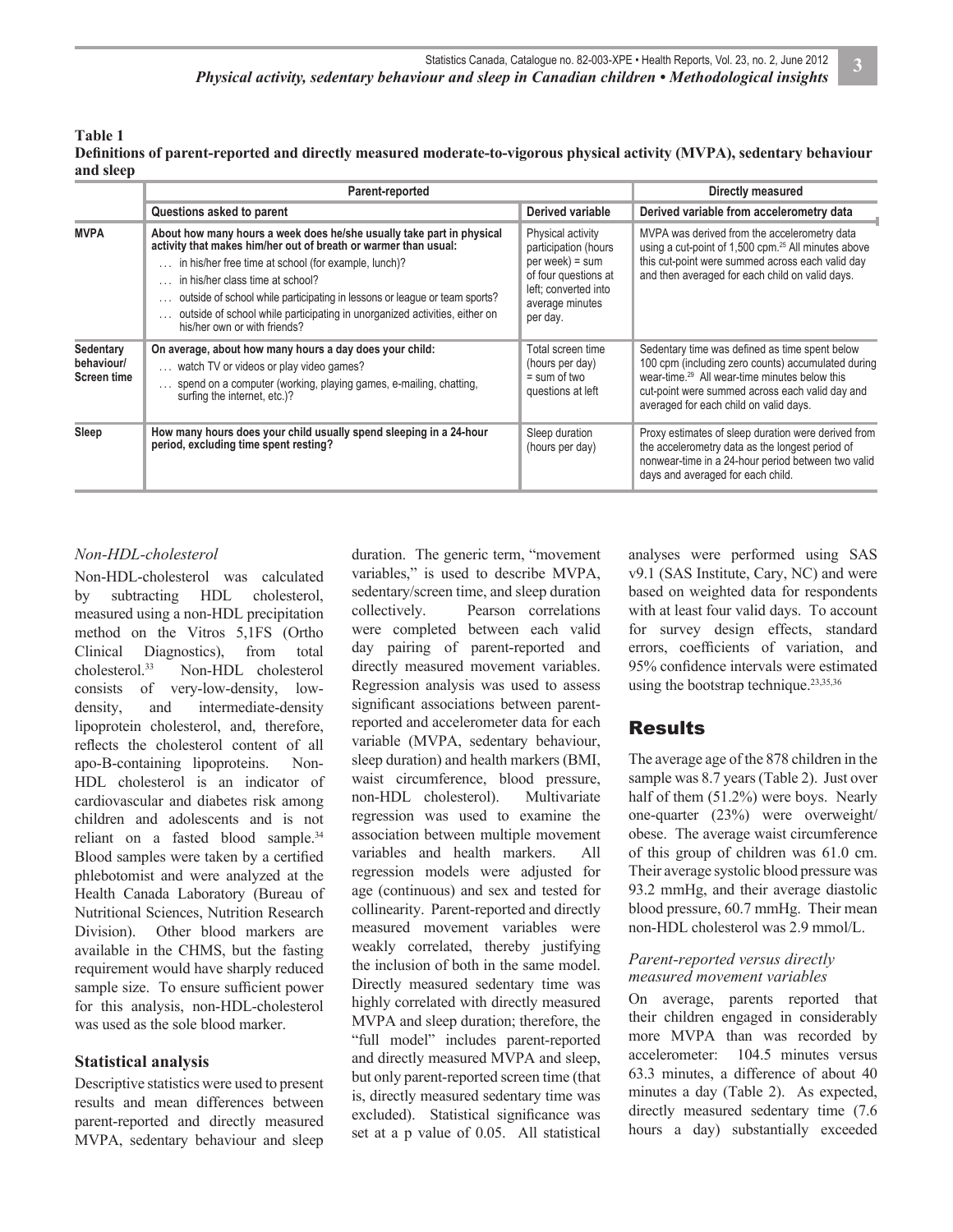#### **Table 2**

**Age, health markers, parent-reported and directly measured variables, by sex, household population aged 6 to 11, Canada, 2007 to 2009**

|                                                                |         | <b>Total</b>                  |       | <b>Boys</b> |                               |       |         | <b>Girls</b>                  |       |  |
|----------------------------------------------------------------|---------|-------------------------------|-------|-------------|-------------------------------|-------|---------|-------------------------------|-------|--|
|                                                                |         | 95%<br>confidence<br>interval |       |             | 95%<br>confidence<br>interval |       |         | 95%<br>confidence<br>interval |       |  |
|                                                                | Average | from                          | to    | Average     | from                          | to    | Average | from                          | to    |  |
| Age and health markers                                         |         |                               |       |             |                               |       |         |                               |       |  |
| Age                                                            | 8.7     | 8.5                           | 8.9   | 8.7         | 8.4                           | 9.0   | 8.8     | 8.5                           | 9.1   |  |
| Body mass index (kg/m <sup>2</sup> )                           | 17.8    | 17.5                          | 18.1  | 17.9        | 17.4                          | 18.4  | 17.6    | 17.1                          | 18.1  |  |
| Overweight/Obese (%)                                           | 22.7    | 18.8                          | 26.6  | 24.6        | 18.8                          | 30.4  | 20.6    | 15.7                          | 25.5  |  |
| Waist circumference (cm)                                       | 61.0    | 59.9                          | 62.2  | 61.8        | 60.3                          | 63.3  | 60.2    | 58.7                          | 61.7  |  |
| Systolic blood pressure (mmHg)                                 | 93.2    | 92.4                          | 94.0  | 93.1        | 92.2                          | 94.0  | 93.3    | 92.4                          | 94.2  |  |
| Diastolic blood pressure (mmHg)                                | 60.7    | 59.9                          | 61.5  | 60.6        | 59.7                          | 61.5  | 60.7    | 59.8                          | 61.6  |  |
| Non-HDL cholesterol (mmol/L)                                   | 2.9     | 2.8                           | 2.9   | 2.8         | 2.7                           | 2.9   | 2.9     | 2.8                           | 3.0   |  |
| Parent-reported variables                                      |         |                               |       |             |                               |       |         |                               |       |  |
| Usual moderate-to-vigorous physical activity (minutes per day) | 104.5   | 101.8                         | 107.2 | 109.0       | 105.8                         | 112.2 | 100.0   | 97.0                          | 103.0 |  |
| Total screen time (hours per day)                              | 2.5     | 2.4                           | 2.7   | 2.5         | 2.3                           | 2.8   | 2.6     | 2.4                           | 2.7   |  |
| Television and video time (hours per day)                      | 1.8     | 1.7                           | 2.0   | 1.8         | 1.6                           | 2.0   | 1.9     | 1.7                           | 2.0   |  |
| Computer time (hours per day)                                  | 0.7     | 0.6                           | 0.8   | 0.7         | 0.6                           | 0.8   | 0.7     | 0.6                           | 0.8   |  |
| Sleep (hours per day)                                          | 9.7     | 9.6                           | 9.8   | 9.7         | 9.6                           | 9.8   | 9.7     | 9.5                           | 9.8   |  |
| Directly measured variables                                    |         |                               |       |             |                               |       |         |                               |       |  |
| Moderate-to-vigorous physical activity (minutes per day)       | 63.3    | 60.1                          | 66.4  | 69.4        | 65.4                          | 73.4  | 56.9    | 54.3                          | 59.5  |  |
| Sedentary time (hours per day)                                 | 7.6     | 7.5                           | 7.7   | 7.5         | 7.3                           | 7.7   | 7.7     | 7.6                           | 7.8   |  |
| Sleep (hours per day)                                          | 10.1    | 10.0                          | 10.2  | 10.0        | 9.9                           | 10.1  | 10.2    | 10.1                          | 10.3  |  |
| $N = 878$                                                      |         |                               |       |             |                               |       |         |                               |       |  |

**Source:** 2007 to 2009 Canadian Health Measures Survey.

parent-reported screen time (2.5 hours a day). Screen time, of course, is only one aspect of sedentary behaviour. Directly measured sleep duration averaged 24 minutes a day more than parentreported sleep time: 10.1 hours versus 9.7 hours. Parent-reported and directly measured movement variables were weakly correlated: MVPA (rho =  $0.29$ ), sedentary/screen time (rho =  $0.17$ ), and sleep duration (rho =  $0.25$ ).

#### *Obesity*

Parent-reported and directly measured MVPA were each independently associated with BMI (Table 3). Parentreported screen time and directly measured sleep approached a statistically significant association with BMI ( $p =$ .06 for each) in the model adjusted for age and sex only (Table 3) and in the model adjusted for other movement variables ( $p = .05$  for each) (Table 4). The percentage of the variance in BMI explained by the full model (18%) was higher than that explained by any variable alone (13% to 15%) (Table 4). Based on

the full model, an increase of one hour a day in directly measured MVPA was associated with a  $1.2 \text{ kg/m}^2$  decrease in BMI (-0.020 x 60 minutes = 1.2). An increase of one hour a day in directly measured sleep duration was associated with a 0.32 kg/m<sup>2</sup> decrease in BMI.

The pattern of findings for waist circumference was similar to that for BMI, but the overall variance explained was higher—26% in the full model (Table 4). An increase of 1 hour a day in directly measured MVPA was associated with a  $3.2 \text{ cm}$   $(-0.054 \text{ x } 60 \text{ minutes})$ decrease in waist circumference.

#### *Blood pressure and cholesterol*

Directly measured MVPA was significantly associated with systolic blood pressure (beta =  $-0.023$ ; p < .05) (data not shown). Diastolic blood pressure was not associated with any of the movement variables. The total variance explained by the full model was 4% for systolic blood pressure and 2% for non-HDL cholesterol (data not

shown), indicating weak associations with these health markers.

## **Discussion**

The primary aim of this study was to compare how parent-reported and directly measured MVPA, sedentary behaviour and sleep duration, alone and in combination, relate to health risk in children aged 6 to 11. The measurement method affected the presence and strength of association with the health markers. For instance, both parentreported and directly measured MVPA were significantly associated with BMI, but only directly measured MVPA was associated with waist circumference. By contrast, directly measured sedentary behaviour was not associated with BMI or waist circumference, but the association between parent-reported screen time and BMI approached significance.

Parent-reported MVPA was markedly higher than MVPA obtained by accelerometry (105 versus 63 minutes per day). This is consistent with a review that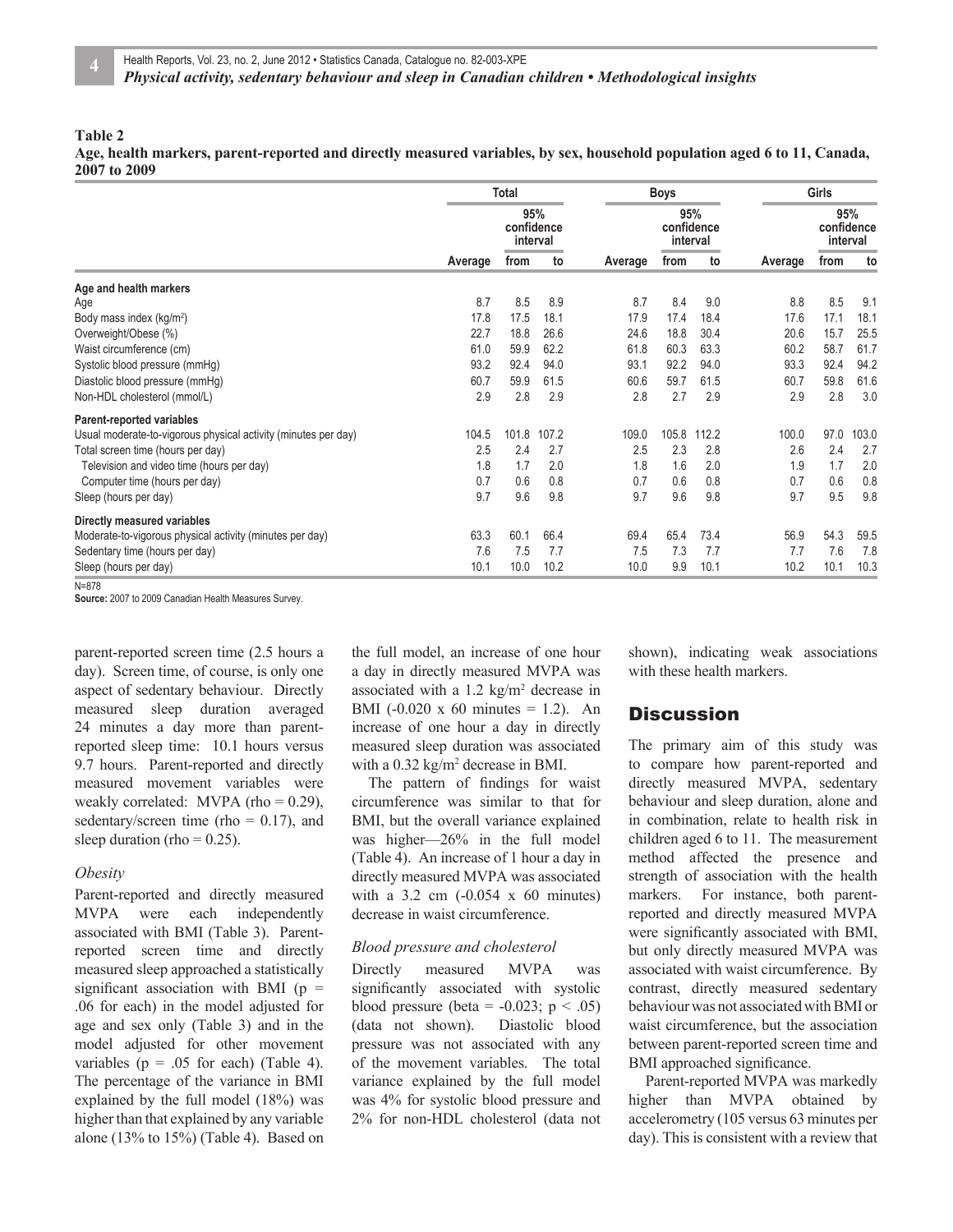#### **Table 3**

Univariate regression coefficients relating movement variables to body mass **index and waist circumference, household population aged 6 to 11, Canada, 2007 to 2009**

|                                                          | Body mass index<br>(kg/m <sup>2</sup> ) |       | Waist<br>circumference (cm) |                |  |
|----------------------------------------------------------|-----------------------------------------|-------|-----------------------------|----------------|--|
| <b>Movement variables</b>                                | beta                                    | $R^2$ | beta                        | R <sup>2</sup> |  |
| Parent-reported                                          |                                         |       |                             |                |  |
| Moderate-to-vigorous physical activity (minutes per day) | $-0.006*$                               | 0.14  | $-0.019$                    | 0.24           |  |
| Screen time (hours per day)                              | 0.225                                   | 0.14  | 0.434                       | 0.23           |  |
| Sleep (hours per day)                                    | $-0.006$                                | 0.13  | $-0.161$                    | 0.23           |  |
| Directly measured                                        |                                         |       |                             |                |  |
| Moderate-to-vigorous physical activity (minutes per day) | $-0.018*$                               | 0.15  | $-0.053*$                   | 0.25           |  |
| Sedentary time (hours per day)                           | 0.224                                   | 0.13  | 0.608                       | 0.23           |  |
| Sleep (hours per day)                                    | $-0.287$                                | 0.14  | $-0.685$                    | 0.23           |  |

 $*$  significant at  $p < 0.05$ **Note:** Adjusted for age and sex.

**Source:** 2007 to 2009 Canadian Health Measures Survey.

#### **Table 4**

**Multivariate regression coefficients relating movement variables to body mass index and waist circumference, household population aged 6 to 11, Canada, 2007 to 2009**

|                                                                                                                                          | <b>Full model</b>                       |                             |  |
|------------------------------------------------------------------------------------------------------------------------------------------|-----------------------------------------|-----------------------------|--|
|                                                                                                                                          | Body mass index<br>(kg/m <sup>2</sup> ) | Waist<br>circumference (cm) |  |
| <b>Movement variables</b>                                                                                                                | beta                                    | beta                        |  |
| Parent-reported<br>Moderate-to-vigorous physical activity (minutes per day)<br>Screen time (hours per day)<br>Sleep (hours per day)      | $-0.0002$<br>0.225<br>0.085             | $-0.004$<br>0.425<br>0.061  |  |
| Directly measured<br>Moderate-to-vigorous physical activity (minutes per day)<br>Sedentary time (hours per day)<br>Sleep (hours per day) | $-0.020*$<br>$-0.318*$                  | $-0.054*$<br>$-0.782$       |  |
| Variance explained $(R2)$                                                                                                                | 0.18                                    | 0.26                        |  |

† not included in full model because of collinearity

\* signifi cant at p < 0.05 **Notes:** Adjusted for age and sex, parent-reported and directly measured MVPA and sleep, and parent-reported screen time.

**Source:** 2007 to 2009 Canadian Health Measures Survey.

compared indirect and direct measures of MVPA in children; the majority (72%) of papers showed parent- or self-reported MVPA values to be higher than direct measures.<sup>13</sup>

The low correlation between parent reports and direct measures is not unexpected. While the two methods measure the same variables, they assess different aspects of these behaviours. For instance, participation in an hourlong soccer game (which a parent might report as MVPA) would not be recorded as a full 60 minutes of MVPA on an

accelerometer, because the child does not move at that intensity for the entire game. This example highlights a fundamental difference between the methods: parent reports capture *time spent doing a specific activity*, while accelerometry captures *actual movement* at a defined intensity.

Similarly, parent-reported screen time captures only a portion of the total sedentary time that can be measured by an accelerometer. Failure to distinguish between screen time and total sedentary behaviour may lead to misinterpretation of the respective links between these two

## *What is already known on this subject?*

- Among Canadian children, obesity rates are high, physical fitness has decreased, and few meet current physical activity recommendations.
- Moderate-to-vigorous physical activity (MVPA), sedentary behaviour and sleep duration are independently associated with obesity and other aspects of health.
- **■** Measurement of physical activity, sedentary behaviour and sleep has been inconsistent.

## *What does this study add?*

- **■** The Canadian Health Measures Survey (CHMS) collected parent-reported and measured (accelerometry) data about physical activity, sedentary behaviour and sleep duration from a nationally representative sample of 6- to 11-year-olds.
- The CHMS makes it possible to compare data collected by these different methods and explore the impact on associations with health markers.
- Parent-reported and directly measured movement variables were both associated with health in children.
- **■** The differences in estimates of MVPA, sedentary behaviour and sleep duration between measurement methods are substantial and have implications for understanding how these behaviours relate to health risk.

constructs and health. In this analysis, average accelerometer-recorded sedentary time was about three times more than parent-reported screen time. The lack of correlation and the clear conceptual differences between the two measures allowed the inclusion of both in the full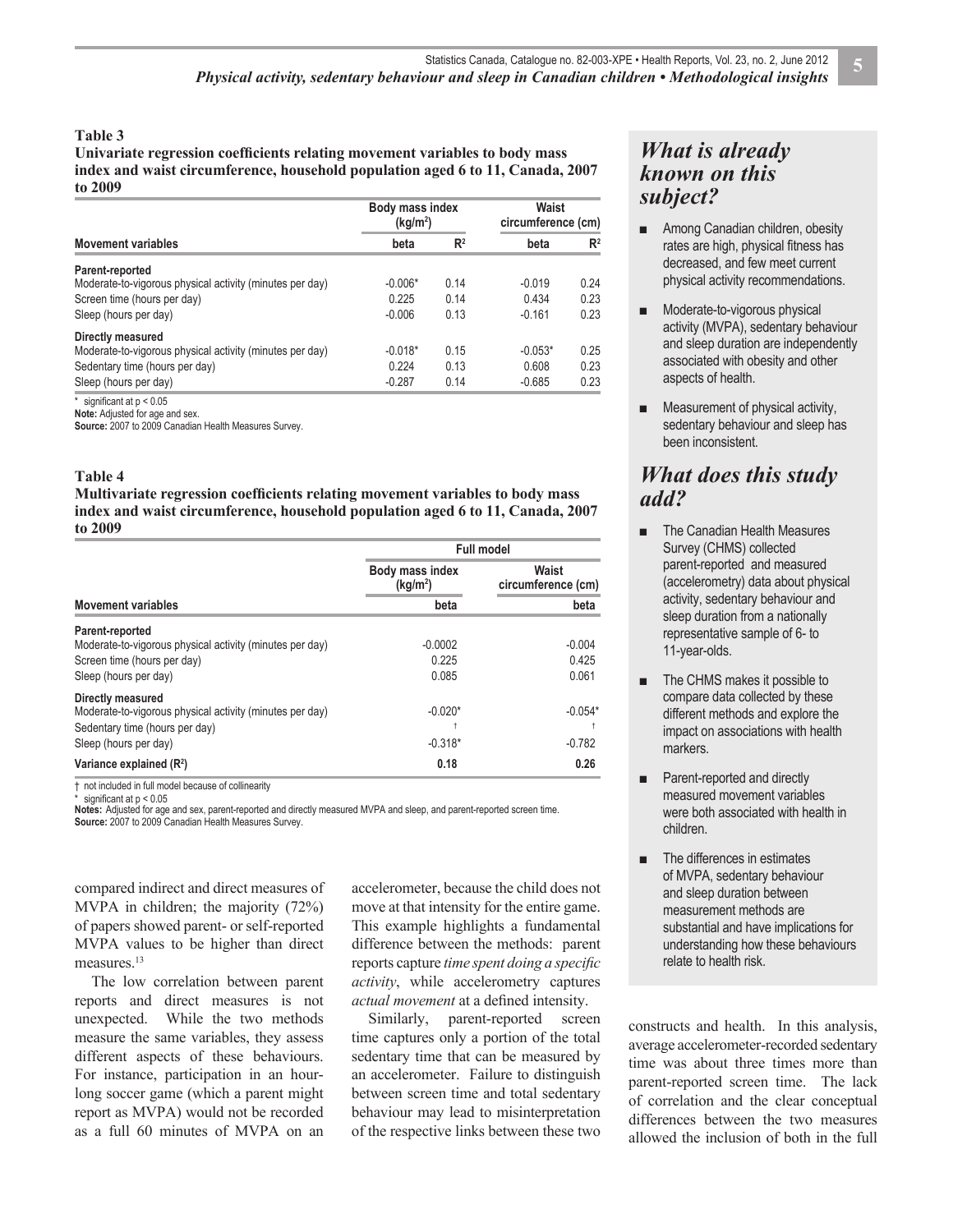model, and demonstrate the impossibility of one replacing the other in health surveillance.

In earlier studies, associations between directly measured sedentary time and health risk have not been consistent. For example, Carson and Janssen<sup>37</sup> found that directly measured sedentary behaviour was not predictive of cardiometabolic risk factors in children and adolescents. However, they did find that high self-reported television time (at least four hours a day) was a predictor of elevated cardio-metabolic risk factors. In the present analysis, the association between parent-reported screen time and BMI approached significance, but no independent association emerged between directly measured sedentary time and any of the health markers tested. This lack of association may be due to a lack of inter-individual variation in total sedentary time. $3$  In light of this finding, researchers have explored more complex aspects of directly measured sedentary behavior; for instance, breaks in sedentary time have been shown to be predictive of health in adults.<sup>38</sup> While Carson and Janssen $37$  did not find the same trend in children and adolescents, this represents an understudied area of research.

## **Limitations**

The most common method of measuring movement and sleep at the population level is self-report in questionnaires, diaries/logs, and interviews. This approach has advantages (low cost, low participant burden, practicality), but the limitations, including social desirability bias and recall challenges, are substantial.<sup>13</sup>

Limitations of accelerometry include the inability to accurately capture the true movement and energy expenditure of activities such as cycling, swimming and carrying loads. Moreover, among researchers who measure movement in children with accelerometers, consensus is lacking on the device to use, the appropriate epoch length, $39$  the

importance of bouts of movement,<sup>37</sup> and minimum data requirements.40

Another problem with accelerometer data is non-response bias. To avoid it in this analysis, only participants with at least four valid days of data were included. However, in this study, accelerometry non-respondents tended to be older and more obese.<sup>3</sup> Thus, they might be less active, and, therefore, MVPA may be slightly overestimated here.

Although each method used in this study has shortcomings, the limitations differ. This lends support to the use of both indirect and direct measures. For example, the swimming and cycling not captured by an accelerometer would be picked up in questions geared to obtaining information about specific activities.

Problems can arise, however, when different measurement methods yield different results. One problem relates to associations between the movement variables and health markers. When one method reveals an association, but the other does not, it is difficult, if not impossible, to interpret and use the findings to guide policy.

Furthermore, a given dose of directly measured MVPA that is associated with a health marker will be different from the corresponding dose of parent-reported MVPA needed to obtain the same health benefit. The implications of this discrepancy for how physical activity guidelines are developed and assessed in the population are not well understood.

Another problem is misclassification errors. It is unlikely that the difference between measurement methods is systematic. For example, some parents may dramatically overestimate their children's physical activity, while others' assessments may be quite accurate. In the first case, children would be misclassified as active, but in the second, they would be correctly classified. The extent and impact of misclassification errors can be profound, as has been demonstrated in relation to estimates of obesity in children.41

The weak association between the movement variables and some health markers (blood pressure, non-HDL cholesterol) may have been the result of a small sample size, the cross-sectional design, low prevalence of adverse values of these markers at this young age, or a true lack of association.

Interpretation of the results is also hampered by the cross-sectional, singlemeasurement period design of this study. Longitudinal examinations of the same behaviours might yield different results.

### **Conclusion**

Accurate assessment of children's activity is required for health surveillance and for devising and evaluating interventions. The formulation of guidelines is strongly influenced by the method of assessment. Thus, an understanding of the implications of using a particular method is needed.

Values of children's MVPA, sedentary behaviour and sleep duration derived from the CHMS vary between parent reports and accelerometry. This finding has implications for surveillance of adherence to guidelines and for furthering the understanding of how these variables relate to health. As well, parent-reported and directly measured movement variables are associated with health in different ways. The results of this analysis demonstrate the benefits of using both approaches in health surveillance, while highlighting the need to understand the sometimes large differences between these metrics. One measurement method cannot replace the other, and the differences and limitations of each must be understood before they can be effectively used in a complementary fashion. ■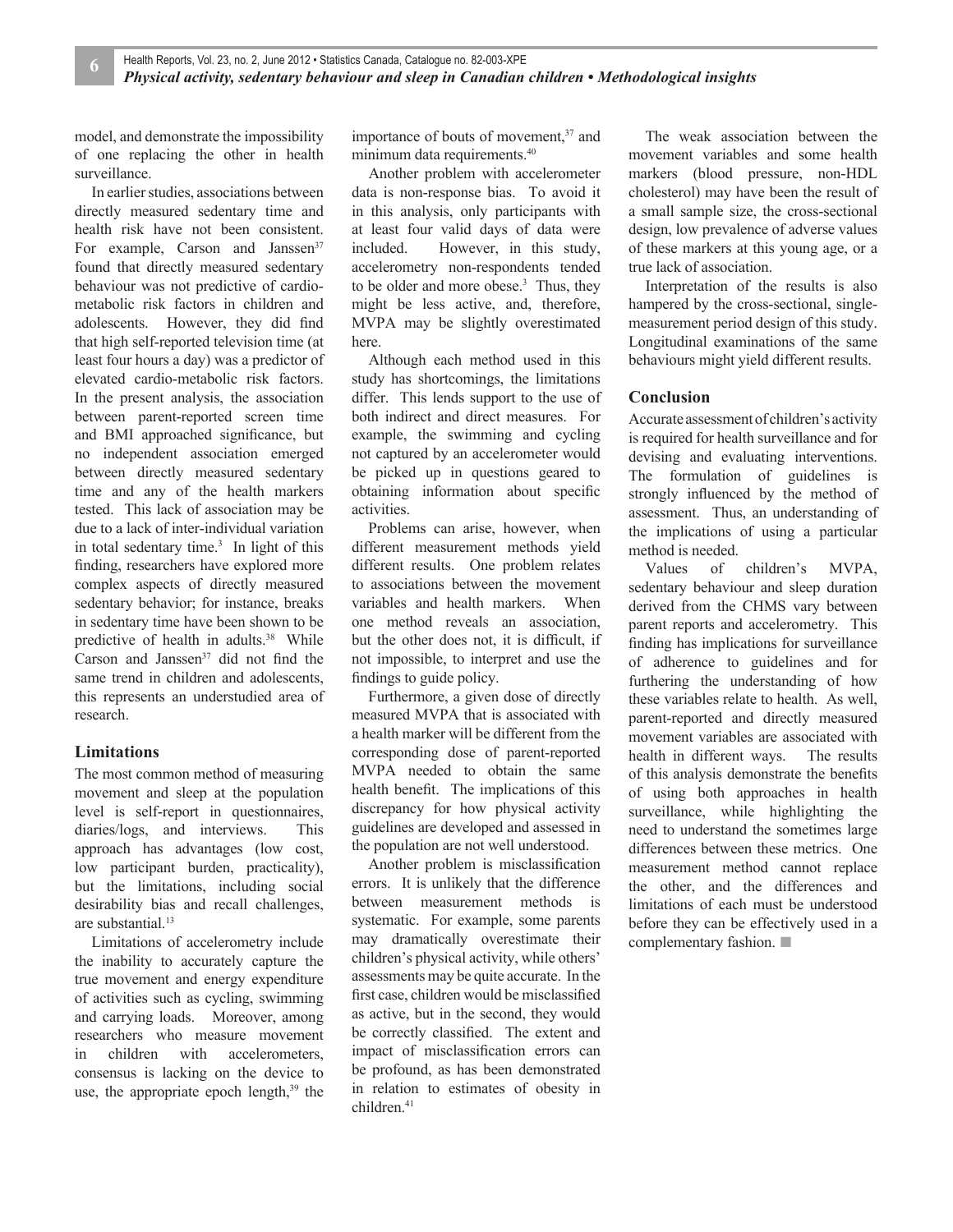# References

- 1. Shields M. Overweight and obesity in children and youth. *Health Reports* 2006; 17(3): 27-42.
- 2. Tremblay MS, Shields M, Laviolette M, et al. Fitness of Canadian children and youth: Results from the 2007-2009 Canadian Health Measures Survey. *Health Reports* 2010; 21(1): 7-20.
- 3. Colley RC, Garriguet D, Janssen I, et al. Physical activity of Canadian children and youth: Accelerometer results from the 2007 to 2009 Canadian Health Measures Survey. *Health Reports* 2011; 22(1): 15-23.
- 4. Tremblay MS, Esliger DW, Tremblay A, Colley RC. Incidental movement, liftesyle-embedded activity and sleep: New frontiers in physical activity assessment. *Applied Physiology, Nutrition and Metabolism* 2007; 32(Suppl 2E): S208-17.
- 5. Must A, Parisi SM. Sedentary behaviour and sleep: paradoxical effects in association with childhood obesity. *International Journal of Obesity* 2009; 33(Suppl 1): S82-6.
- 6. Tremblay MS, Colley RC, Saunders TJ, et al. Physiological and health implications of a sedentary lifestyle. *Applied Physiology, Nutrition and Metabolism* 2010; 35(6): 725-40.
- 7. Chaput JP, Brunet M, Tremblay A. Relationship between short sleeping hours and childhood overweight/obesity: results from the 'Québec en Forme' Project. *International Journal of Obesity* 2006; 30(7): 1080-5.
- 8. Katzmarzyk PT, Tremblay MS. Limitations of Canada's physical activity data: implications for monitoring trends. *Canadian Journal of Public Health* 2007; 98(Suppl 2): S185-94.
- 9. Gilmour H. Physically active Canadians. *Health Reports* 2007; 18(3): 45-65.
- 10. Kesaniemi YK, Danforth E Jr, Jensen MD, et al. Dose-response issues concerning physical activity and health: an evidence-based symposium. *Medicine and Science in Sports and Exercise* 2001; 33(6 Suppl): S351-8.
- 11. LeBlanc AG, Janssen I. Dose-response relation between physical activity and dyslipidemia in youth. *Canadian Journal of Cardiology* 2009; 26(6): e201-5.
- 12. Warburton DE, Charlesworth S, Ivey A, et al. A systematic review of the evidence for Canada's Physical Activity Guidelines for Adults. *International Journal of Behavioral Nutrition and Physical Activity* 2010; 7: 39.
- 13. Adamo K, Prince S, Tricco A, et al. A comparison of indirect versus direct measures for assessing physical activity in the pediatric population: A systematic review. *International Journal of Pediatric Obesity* 2008; 4(1): 2-27.
- 14. Sisson SB, Church TS, Martin CK, et al. Profiles of sedentary behavior in children and adolescents: The US National Health and Nutrition Examination Survey, 2001-2006. *International Journal of Pediatric Obesity* 2009; 4(4): 353-9.
- 15. Lubans DR, Hesketh K, Cliff DP, et al. A systematic review of the validity and reliability of sedentary behaviour measures used with children and adolescents. *Obesity Reviews* 2011; doi: 10.1111/j.1467-789X .2011.00896.x.
- 16. Iglowstein I, Jenni O, Molinari L, et al. Sleep duration from infancy to adolescence: Reference values and generational trends. *Pediatrics.* 2003; 111(2): 302-7.
- 17. Patel SR, Hu FB. Short sleep duration and weight gain: A systematic review. *Obesity*  2008; 16(3): 643-53.
- 18. Owens J, Sangal RB, Sutton VK, et al. Subjective and objective measures of sleep in children with attention-deficit/hyperactivity disorder. *Sleep Medicine* 2009; 10(4): 446-56.
- 19. Manconi M, Ferri R, Sagrada C, et al. Measuring the error in sleep estimation in normal subjects and in patients with insomnia. *Journal of Sleep Research* 2010; 19(3): 478-86.
- 20. Holley S, Hill CM, Stevenson J. A comparison of actigraphy and parental report of sleep habits in typically developing children aged 6 to 11 years. *Behavioral Sleep Medicine* 2010; 8(1): 16-27.
- 21. Day B, Langlois R, Tremblay MS, Knoppers B-M. Canadian Health Measures Survey: Ethical, legal and social issues. *Health Reports* 2007; 18(Suppl): 37-51.
- 22. Tremblay MS, Wolfson M, Connor Gorber S. Canadian Health Measures Survey: background, rationale and overview. *Health Reports* 2007; 18(Suppl): 7-20.
- 23. Statistics Canada. *Canadian Health Measures Survey (CHMS) Data User Guide: Cycle 1, 2011.* Available at: http://www.statcan.gc.ca/ imdb-bmdi/document/5071\_D2\_T1\_V1-eng. pdf. Accessed July 4, 2011.
- 24. Heil DP. Predicting activity energy expenditure using the Actical activity monitor. *Research Quarterly for Exercise and Sport* 2006; 77(1): 64-80.
- Puyau MR, Adolph AL, Vohra FA, et al. Prediction of activity energy expenditure using accelerometers in children. *Medicine and Science in Sports and Exercise* 2004; 36(9): 1625-31.
- 26. Colley RC, Tremblay MS. Moderate and vigorous physical activity intensity cut-points for the Actical accelerometer. *Journal of Sport Sciences* 2011; 29(8): 783-9.
- 27. Esliger DW, Probert A, Connor Gorber S, et al. Validity of the Actical accelerometer step-count function. *Medicine and Science in Sports and Exercise* 2007; 39(7): 1200-4.
- 28. Colley RC, Gorber SC, Tremblay MS. Quality control and data reduction procedures for accelerometry-derived measures of physical activity. *Health Reports* 2010; 21(1): 63-9.
- 29. Wong SL, Colley RC, Connor Gorber S, Tremblay MS. Actical accelerometer sedentary activity threshold for adults. *Journal of Physical Activity and Health* 2011; 8: 587-91.
- 30. Statistics Canada. *Canadian Health Measures Survey (CHMS) Household Questionnaire: Cycle 1, 2010.* Available at: http://www. statcan.gc.ca/imdb-bmdi/instrument/5071\_ Q1\_V1-eng.pdf. Accessed September 9, 2011.
- 31. Canadian Society for Exercise Physiology. *The Canadian Physical Activity, Fitness and Lifestyle Approach (CPAFLA) 3rd edition*. Ottawa: Canadian Society for Exercise Physiology, 2003.
- 32. Bryan S, Saint-Pierre Larose M, Campbell N, et al. Resting blood pressure and heart rate measurement in the Canadian Health Measures Survey, cycle 1. *Health Reports* 2010; 21(1): 71-8.
- 33. Gardner CD, Winkleby MA, Fortmann SP. Population frequency of non-high-density lipoprotein cholesterol (Third National Health and Nutrition Examination Survey [NHANES III], 1988-1994). *American Journal of Cardiology* 2000; 86(3): 299-304.
- 34. Liu J, Joshi D, Sempos CT. Non-high-density lipoprotein cholesterol and cardiovascular risk factors among adolescents with and without impaired fasting glucose. *Applied Physiology Nutrition and Metabolism* 2009; 34(2): 136-42.
- 35. Rao JNK, Wu CFJ, Yue K. Some recent work on resampling methods for complex surveys. *Survey Methodology* (Statistics Canada, Catalogue 12-001) 1992; 18(2): 209-17.
- 36. Rust KF, Rao JNK. Variance estimation for complex surveys using replication techniques. *Statistical Methods in Medical Research* 1996; 5(3): 283-310.
- 37. Carson V, Janssen I. Volume, patterns, and types of sedentary behavior and cardio-metabolic health in children and adolescents: a cross-sectional study. *BMC Public Health* 2011; 11: 274.